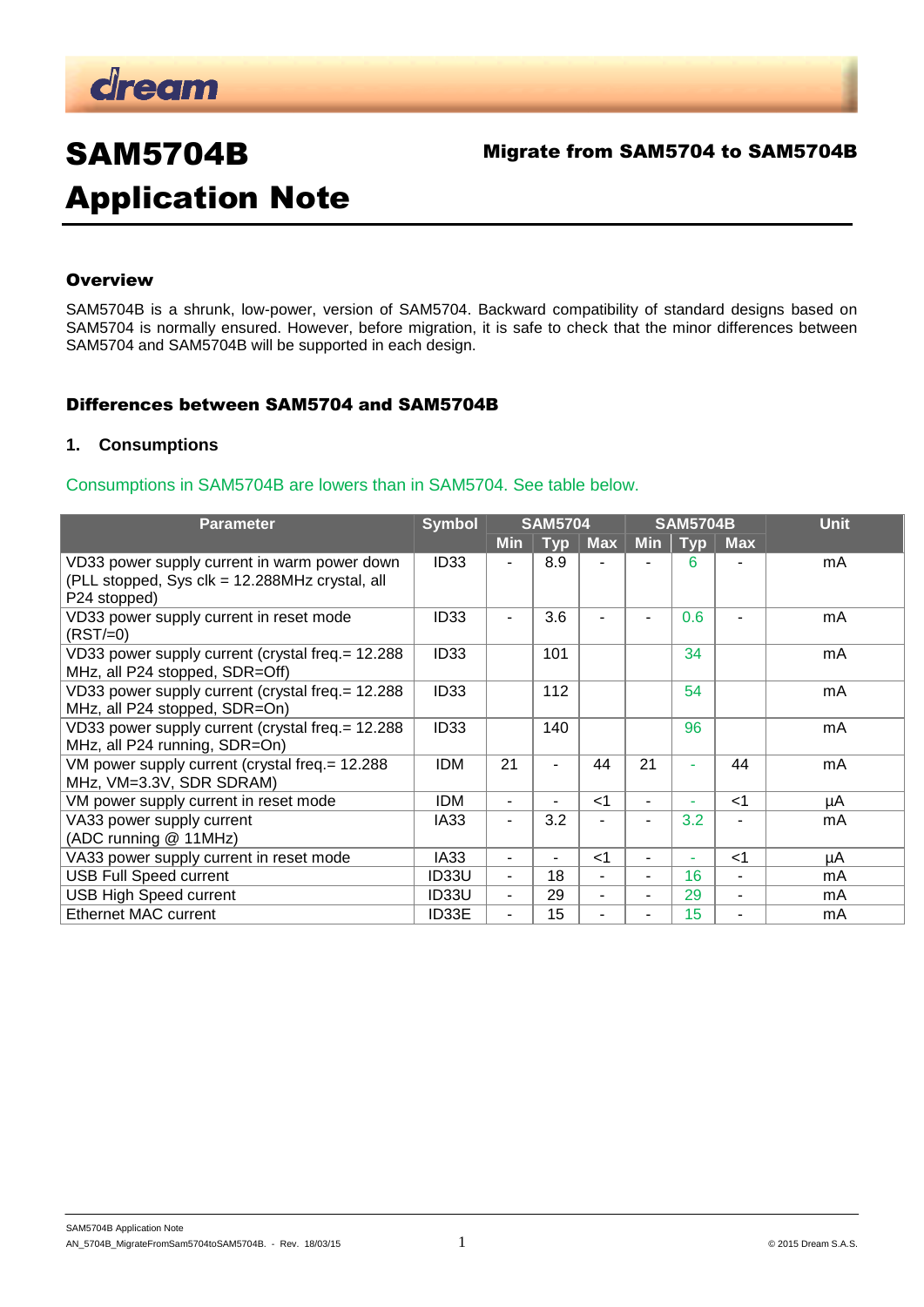

## **2. VM power supply removal**

In SAM5704 there are VM power supply pins. VM power supply is dedicated to parallel memory interface (NOR Flash, SRAM, SDRAM)

In case of SAM5704B, VM pins have been replaced by VD33 pins.

| Pin#            | Power supply Name and Range \<br><b>SAM5704</b>                                   | <b>SAM5704B</b>                             | <b>Note</b>               |
|-----------------|-----------------------------------------------------------------------------------|---------------------------------------------|---------------------------|
| 12, 19, 27, 34, | VM                                                                                | VD33                                        | <b>Full compatibility</b> |
| 41, 48, 62      | 3V <vm<3.6v< td=""><td>3V<vd33<3.6v< td=""><td></td></vd33<3.6v<></td></vm<3.6v<> | 3V <vd33<3.6v< td=""><td></td></vd33<3.6v<> |                           |

## **3. Pads properties**

IO pads of some pins have different properties in SAM5704 and SAM5704B. Table below lists all of them.

**5VT** indicates a 5 volt tolerant Input or I/O pin.

**DR4, DR8, DR12** indicates driving capability at VOL, VOH (e.g., **DR8** means IOH and IOL = 8mA Max ) MEM indicates a memory pad supplied by VM in SAM5704 (IOH and IOL = 20mA Max, Non 5-volt tolerant)

|      | <b>Pad Properties</b> |                     | <b>Primary Function</b> |                      |                      |                      |                      |                      |  |
|------|-----------------------|---------------------|-------------------------|----------------------|----------------------|----------------------|----------------------|----------------------|--|
| Pin# | <b>SAM5704</b>        | <b>SAM5704</b><br>в | <b>Mem Cfg1</b>         | Mem Cfq2             | Mem Cfq3             | <b>Mem Cfg4</b>      | <b>Mem Cfg5</b>      | <b>Mem Cfg6</b>      |  |
| 4    | $1/O$ DR4             | $I/O$ svt dra       | <b>STOUT</b>            | <b>STOUT</b>         | <b>STOUT</b>         | <b>STOUT</b>         | <b>STOUT</b>         | <b>STOUT</b>         |  |
| 7    | $1/O$ DRS             | $1/O$ svt drs       | <b>SPICK</b>            | <b>SPICK</b>         | <b>SPICK</b>         | <b>SPICK</b>         | <b>SPICK</b>         | <b>SPICK</b>         |  |
| 8    | $1/O$ DRS             | $1/O$ svt drs       | SPICS <sub>0</sub> /    | SPICS <sub>0</sub> / | SPICS <sub>0</sub> / | SPICS <sub>0</sub> / | SPICS <sub>0</sub> / | SPICS <sub>0</sub> / |  |
| 10   | $1/O$ DR4             | $1/O$ svt dr12      | NRCS <sub>0</sub> /     | NRCS <sub>0</sub> /  | DAAD0                | DAAD0                | DAAD0                | QSRCS/               |  |
| 11   | $1/O$ DR12            | $1/O$ svt dri2      | NRCS <sub>1</sub> /     | NRCS <sub>1</sub> /  | DABD <sub>0</sub>    | DABD <sub>0</sub>    | DABD <sub>0</sub>    | QNRCS0/              |  |
| 13   | $1/O$ mem dr20        | $1/O$ svt dr12      | <b>DRCAS/</b>           | CS/                  | DRCAS/               | CS/                  | CS/                  | CS/                  |  |
| 14   | $1/O$ mem dr20        | $1/O$ svt dr12      | <b>DRRAS/</b>           | RD/                  | <b>DRRAS/</b>        | RD/                  | RD/                  | RD/                  |  |
| 15   | $1/O$ mem dr20        | $1/O$ svt dr12      | DRWE/                   | WR/                  | DRWE/                | WR/                  | WR/                  | WR/                  |  |
| 16   | $1/O$ mem dr20        | $1/O$ svt dri2      | <b>DRCKE</b>            | <b>IRQ</b>           | <b>DRCKE</b>         | <b>IRQ</b>           | <b>IRQ</b>           | <b>IRQ</b>           |  |
| 17   | $1/O$ mem dr20        | $1/O$ svt dr12      | DRCS <sub>0</sub> /     | DABD3                | DRCS <sub>0</sub> /  | DAB <sub>D3</sub>    | <b>MDC</b>           | <b>MDC</b>           |  |
| 18   | $1/O$ mem dr20        | $1/O$ svt dr12      | DRCS <sub>1</sub> /     | DAAD <sub>1</sub>    | DRCS <sub>1</sub> /  | DAAD1                | <b>MDIO</b>          | <b>MDIO</b>          |  |

(To be continued)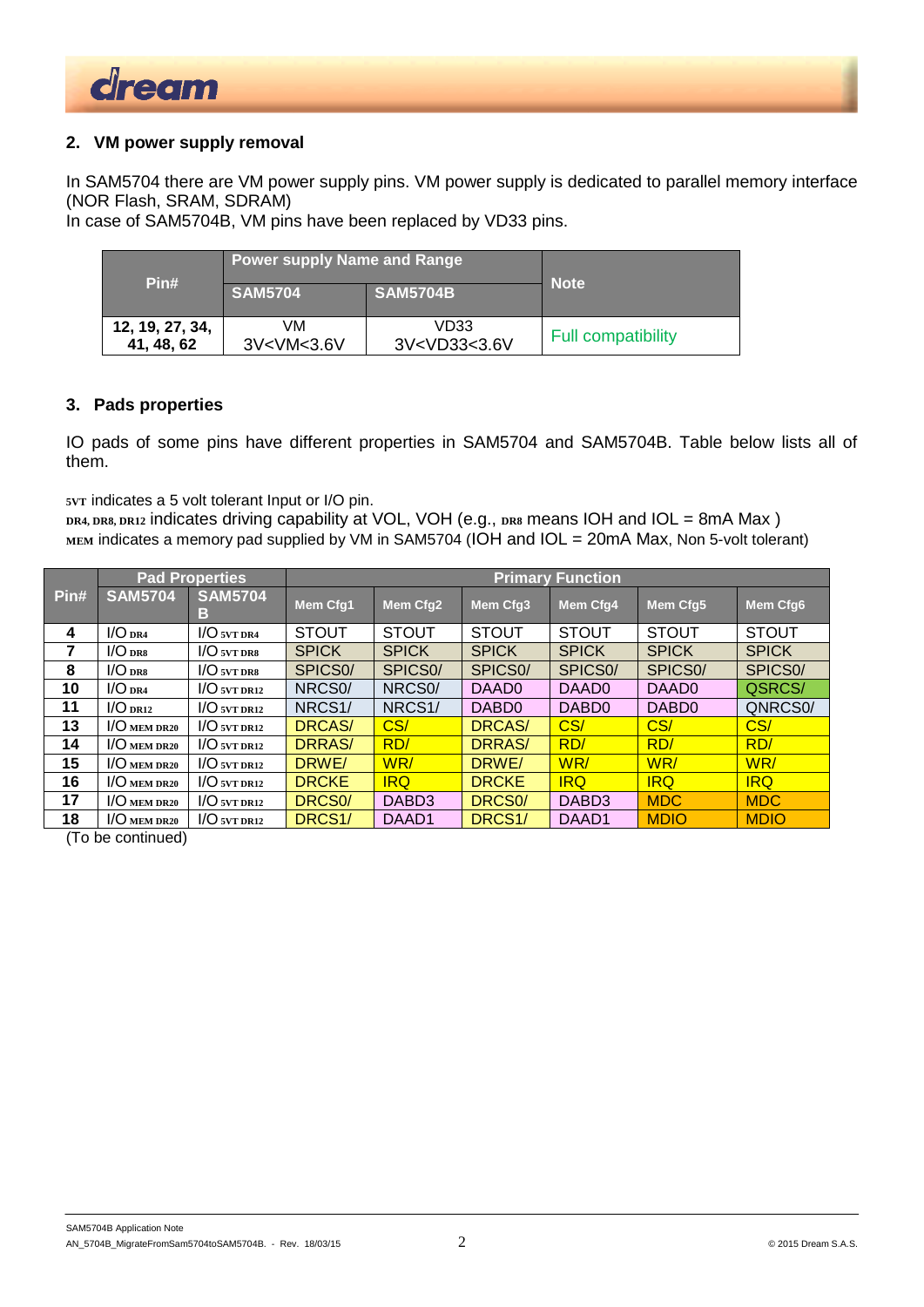

(Continued)

| Pin# | <b>Pad Properties</b>                   |                 | <b>Primary Function</b> |                      |                           |                     |                      |                   |  |  |
|------|-----------------------------------------|-----------------|-------------------------|----------------------|---------------------------|---------------------|----------------------|-------------------|--|--|
|      | <b>SAM5704</b>                          | <b>SAM5704B</b> | Mem Cfg1                | Mem Cfg2             | Mem Cfg3                  | Mem Cfg4            | Mem Cfg5             | Mem Cfg6          |  |  |
| 20   | $1/O$ mem $DR20$                        | $I/O$ 5VT DR12  | <b>MOSS</b>             | <b><i>MASS</i></b>   | <b><i><u>MARA</u></i></b> | MAQ                 | <b>NOPAS</b>         | D <sub>0</sub>    |  |  |
| 21   | $1/O$ mem $DR20$                        | $I/O$ 5VT DR12  | <b>MAX</b>              | <b><i>MERSIA</i></b> | <b>SKIM</b>               | <b>M</b>            | <b>MAX</b>           | D <sub>1</sub>    |  |  |
| 22   | $1/O$ mem dr20                          | $I/O$ 5VT DR12  | <b>MEZ</b>              | s Series             | <b>SSP</b>                | <b>SSS</b>          | MX                   | D2                |  |  |
| 23   | $1/O$ mem $DR20$                        | $I/O$ svt dr12  | MX                      | <b>MA</b>            | <b>MA</b>                 | <b>MAS</b>          | <b><i>MERSIA</i></b> | D <sub>3</sub>    |  |  |
| 25   | $1/O$ mem $DR20$                        | $I/O$ svt dr12  | <b>DRDM0</b>            | A <sub>0</sub>       | <b>DRDM0</b>              | A <sub>0</sub>      | A <sub>0</sub>       | A <sub>0</sub>    |  |  |
| 26   | $1/O$ mem $DR20$                        | $I/O$ svt DR12  | DRDM1                   | DABD1                | DRDM1                     | DABD1               | DABD1                | DAAD1             |  |  |
| 28   | $\textsf{I}/\textsf{O}\xspace$ mem dr20 | $I/O$ svt DR12  | <b>DRCK</b>             | DABD <sub>2</sub>    | <b>DRCK</b>               | DABD <sub>2</sub>   | DABD <sub>2</sub>    | DABD <sub>2</sub> |  |  |
| 29   | $1/O$ mem dr20                          | $1/O$ svt DR12  | <b>MOO</b>              | <b>STATE</b>         | <b>SKOS</b>               | <b>MDO</b>          | <b>MSOS</b>          | QNR <sub>0</sub>  |  |  |
| 30   | $1/O$ mem dr20                          | $I/O$ svt DR12  | <b>MO</b>               | <b>MO</b>            | <b>SSS</b>                | <b>MS</b>           | <b>W</b>             | QNR1              |  |  |
| 31   | $1/O$ mem dr20                          | $I/O$ svt DR12  | <b>MSZ</b>              | <b>SSS</b>           | <b>MSZ</b>                | <b>SSS</b>          | <b>MST</b>           | QNR <sub>2</sub>  |  |  |
| 32   | $1/O$ mem dr20                          | $I/O$ svt DR12  | <b>MOZ</b>              | <b>SENT</b>          | <b>SSS</b>                | <b>MO2</b>          | <b>SSS</b>           | QNR3              |  |  |
| 35   | $\textsf{I}/\textsf{O}\xspace$ mem dr20 | $I/O$ svt DR12  | <b>SENTA</b>            | WOA                  | <b>SENIA</b>              | <b>MOZ</b>          | <b>NITO A</b>        | QNR4              |  |  |
| 36   | $1/O$ mem $DR20$                        | $1/O$ svt DR12  | <b>MOSS</b>             | <b>STATE</b>         | <b>MOSS</b>               | <b>STATE</b>        | <b>MOS</b>           | QNR <sub>5</sub>  |  |  |
| 37   | $1/O$ mem $DR20$                        | $I/O$ svt DR12  | <b>MOC</b>              | 888. S               | <b>MOC</b>                | <b>MOSE</b>         | <b>MOS</b>           | QNR6              |  |  |
| 38   | $1/O$ mem $DR20$                        | $I/O$ svt DR12  | <u>SSS 7</u>            | <b>STATE</b>         | <b>SSS</b>                | <b>MOTO</b>         | <b>NEW</b>           | QNR7              |  |  |
| 39   | $\textsf{I}/\textsf{O}\xspace$ mem dr20 | $I/O$ svt DR12  | <b>MOS</b>              | <b>STATE</b>         | MDS                       | <b>STAR</b>         | <b>MOS</b>           | QSR <sub>0</sub>  |  |  |
| 40   | $1/O$ mem $DR20$                        | $1/O$ svt DR12  | <b>MOS</b>              | <b>STANDAR</b>       | <b>MOS</b>                | <b>MOSS</b>         | <b>MOS</b>           | QSR1              |  |  |
| 42   | $1/O$ mem $DR20$                        | $I/O$ svt DR12  | <b>MDA</b>              | <b>MOX</b>           | <b>MDA</b>                | <b>MOZAS</b>        | <b>MOX</b>           | QSR <sub>2</sub>  |  |  |
| 43   | $1/O$ mem $DR20$                        | $I/O$ svt DR12  | <b>SOST</b>             | <b>MOX</b>           | <b>SOST</b>               | <b>MOX</b>          | <b>NEW YORK</b>      | QSR3              |  |  |
| 44   | $\textsf{I}/\textsf{O}\xspace$ mem dr20 | $I/O$ svt DR12  | <b>MEZZ</b>             | <b>MEXIC</b>         | <b>MOZZ</b>               | <b>MEXES</b>        | <b>MOX</b>           | SPI <sub>0</sub>  |  |  |
| 45   | $1/O$ mem dr20                          | $I/O$ svt DR12  | <b>MDA</b>              | <b>MOA</b>           | <b>WDA</b>                | <b>MOAS</b>         | <b>MOZZ</b>          | SPI <sub>1</sub>  |  |  |
| 46   | $1/O$ mem $DR20$                        | $I/O$ svt DR12  | <b><i>MCSA</i></b>      | <b>MOX</b>           | <b>MOZZ</b>               | <b>MO</b>           | <b>MEZZE</b>         | SPI <sub>2</sub>  |  |  |
| 47   | $1/O$ mem $DR20$                        | $I/O$ svt DR12  | <b>MOZZE</b>            | <b>MDA5</b>          | <b>MOZZ</b>               | <b>MOZZ</b>         | <b>MOXS</b>          | SPI <sub>3</sub>  |  |  |
| 49   | $1/O$ mem $DR20$                        | $I/O$ svt DR12  | <b>Stereo</b>           | MAA                  | <b>Stereo</b>             | <b>SSSP</b>         | MA                   | D <sub>4</sub>    |  |  |
| 50   | $\textsf{I}/\textsf{O}\xspace$ mem dr20 | $I/O$ svt DR12  | MAS                     | WAS                  | <b>MAS</b>                | <b>MAS</b>          | <b><i>MERES</i></b>  | D <sub>5</sub>    |  |  |
| 51   | $1/O$ mem $DR20$                        | $1/O$ svt DR12  | <b><i>MEAS</i></b>      | <b>WAS</b>           | WAS                       | MAG                 | <b>SSPSS</b>         | D <sub>6</sub>    |  |  |
| 52   | $1/O$ mem $DR20$                        | $I/O$ svt DR12  | SS PA                   | MEZ                  | SS PA                     | ssie i              | MX                   | D <sub>7</sub>    |  |  |
| 53   | $1/O$ mem dr20                          | $I/O$ svt DR12  | WX                      | <b>WAS</b>           | MAS                       | MAS                 | ₩                    | <b>TXD0</b>       |  |  |
| 54   | $1/O$ mem dr20                          | $I/O$ svt DR12  | <b>SKIPS</b>            | <b>STAND</b>         | <b>SKIPS</b>              | MAS                 | <b>SSPS</b>          | TXD1              |  |  |
| 56   | $1/O$ mem dr20                          | $1/O$ svt DR12  | MAX                     | <b>MAX</b>           | <b>MAX</b>                | <b>MAX</b>          | <b>MAX</b>           | RXD <sub>0</sub>  |  |  |
| 57   | $1/O$ mem dr20                          | $I/O$ svt DR12  | <b>MEXIC</b>            | <b>MAX</b>           | <b>MEXIC</b>              | <b>Sternes</b>      | <b>MEXICA</b>        | RXD1              |  |  |
| 58   | $1/O$ mem dr20                          | $I/O$ svt DR12  | <b>SERVIT</b>           | <b>WEB</b>           | <b>MEXIC</b>              | <b>SSG-X2</b>       | <b>SSP</b>           | <b>TX EN</b>      |  |  |
| 59   | $1/O$ mem dr20                          | $I/O$ svt DR12  | <b>SERVIT</b>           | <b>WAX</b>           | <b>MAX</b>                | <b><i>MEXIS</i></b> | <b>SSE</b>           | CRS DV            |  |  |
| 60   | $1/O$ mem dr20                          | $I/O$ svt DR12  | <b><i>MEXICA</i></b>    | <b>MA</b>            | <b><i>MEXICA</i></b>      | <b><i>MEXIL</i></b> | <b>MEXIA</b>         | RX ER             |  |  |
| 61   | $1/O$ mem dr20                          | $I/O$ svt dr12  | <b>MAX</b>              | <b>MA</b>            | <b>MEXIS</b>              | <b>MA</b>           | <b>SSP</b>           | ETH_RES/          |  |  |
| 69   | $I/O$ DR4 DR20                          | $I/O$ svt drs   | DABD1                   | SRCS/                | DABD1                     | SRCS/               | SRCS/                | DABD1             |  |  |
| 70   | $I/O$ DR12                              | $1/O$ svt DR8   | DAAD <sub>2</sub>       | DAAD <sub>2</sub>    | DAAD <sub>2</sub>         | DAAD <sub>2</sub>   | <b>REF_CLK</b>       | REF_CLK           |  |  |
| 74   | $I/O_{DR12}$                            | $I/O$ svt drs   | MWE/                    | MWE/                 | <b>IRQ</b>                | MWE/                | MWE/                 | <b>QSRCK</b>      |  |  |
| 98   | $I/O$ DR12                              | $1/O$ svt dr12  | DABD0                   | DABD0                | NDCE <sub>0</sub> /       | NDCE <sub>0</sub> / | DABD3                | DABD0             |  |  |
| 99   | I/O <sub>DR4</sub>                      | $I/O$ svt DR12  | DAAD0                   | DAAD0                | NDCE1/                    | NDCE1/              | DAAD <sub>2</sub>    | DAAD0             |  |  |
| 104  | I/O <sub>DR4</sub>                      | $I/O$ svt drs   | A <sub>0</sub>          | DABD <sub>6</sub>    | NDRE/                     | NDRE/               | DAAD <sub>3</sub>    | <b>QNRCK</b>      |  |  |
| 107  | $I/O$ svt drs                           | $I/O$ svt dr12  | SPI <sub>1</sub>        | SPI <sub>1</sub>     | SPI <sub>1</sub>          | SPI <sub>1</sub>    | SPI <sub>1</sub>     | BR <sub>1</sub>   |  |  |
|      |                                         |                 |                         |                      |                           |                     |                      |                   |  |  |

Pads properties on SAM5704B should be compatible with the ones of SAM5704 in most of cases. However this compatibility is schematic dependent and should be rechecked for each application.

 I/O **5VT DR8** I/O **5VT DR12** SPI2 SPI2 SPI2 SPI2 SPI2 BR2 I/O **5VT DR8** I/O **5VT DR12** SPI3 SPI3 SPI3 SPI3 SPI3 BR3 I/O **DR4** I/O **5VT DR8** D7 D7 NDIO7 NDIO7 D7 QNRCS1/